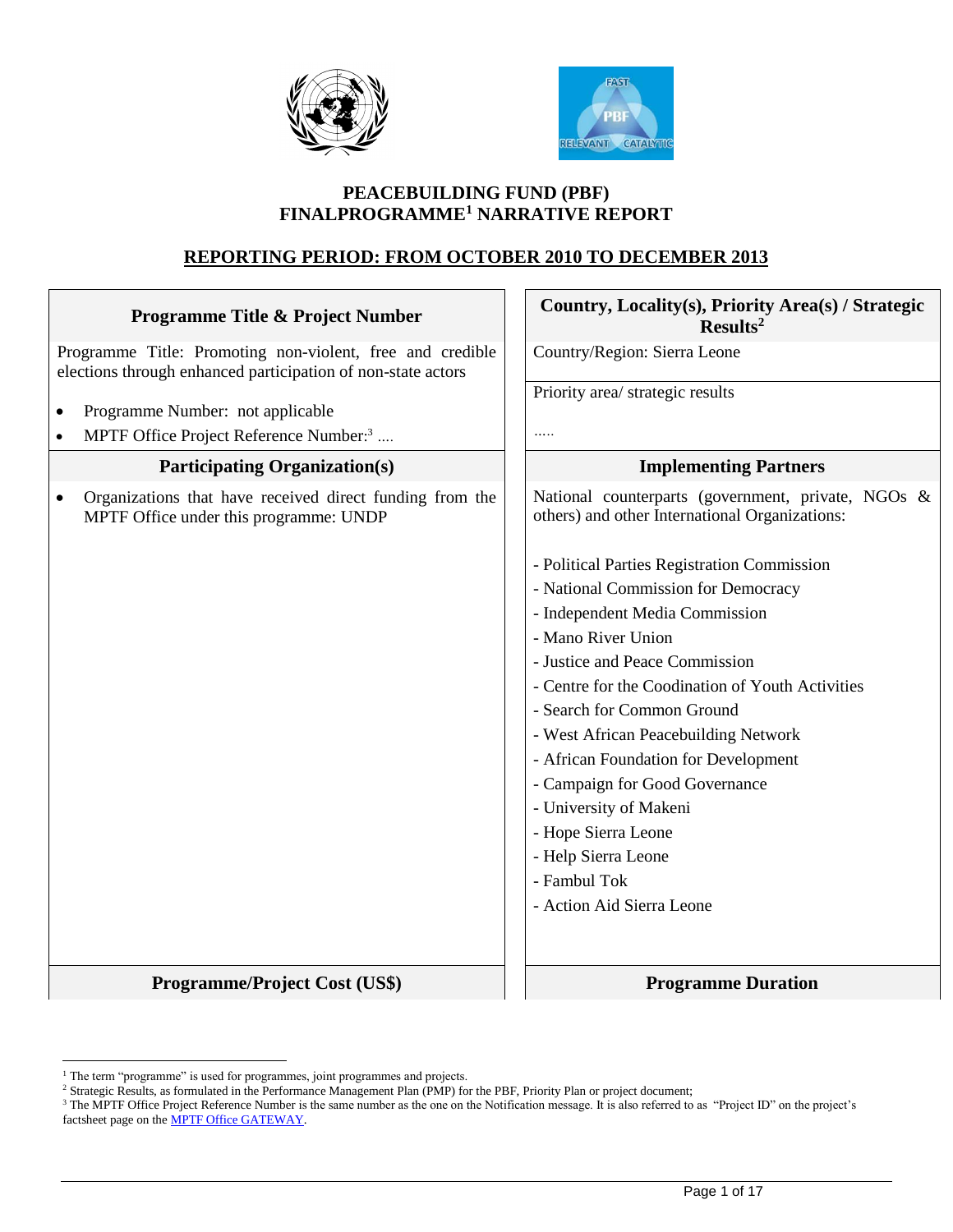Total approved budget as per project document: MPTF /JP Contribution<sup>4</sup>: 5,000,000 US\$

by Agency: not applicable

Government Contribution: not applicable

Other Contributions: not applicable

#### **TOTAL: 5,000,000 US\$**

#### **Programme Assessment/Review/Mid-Term Eval.**

Evaluation Completed Yes X No Date: Evaluation Report - Attached  $\Box$  Yes  $\Box$  No Date: not applicable

| Start Date <sup>5</sup> (dd.mm.yyyy)                                          |                            |
|-------------------------------------------------------------------------------|----------------------------|
| Original End Date <sup>6</sup> 31 December 2012                               |                            |
| Actual End date <sup>7</sup> 15 November 2013                                 |                            |
| Have agency(ies) operationally closed<br>the Programme in its (their) system? | Yes                        |
| Expected Financial Closure date <sup>8</sup> :                                | April 2014                 |
|                                                                               | <b>Report Submitted By</b> |

o Name: Patrick Buse

Ì

- o Title: Project Coordinator
- o Participating Organization (Lead): UNIPSIL
- o Email address: buse@un.org

 $\overline{a}$ 

<sup>&</sup>lt;sup>4</sup> The MPTF/JP Contribution is the amount transferred to the Participating UN Organizations – se[e MPTF Office GATEWAY](http://mdtf.undp.org/)

<sup>&</sup>lt;sup>5</sup> The start date is the date of the first transfer of the funds from th[e MPTF Office](http://mdtf.undp.org/) as Administrative Agent. Transfer date is available on the MPTF Office

**[GATEWAY](http://mdtf.undp.org/)** 

<sup>&</sup>lt;sup>6</sup> As per approval of the original project document by the relevant decision-making body/Steering Committee.

 $<sup>7</sup>$  If there has been an extension, then the revised, approved end date should be reflected here. If there has been no extension approved, then the current end date is the</sup> same as the original end date. The end date is the same as the operational closure date which is when all activities for which a Participating Organization is responsible under an approved MPTF / JP have been completed. As per the MOU, agencies are to notify the MPTF Office when a programme completes its operational activities. Please see **MPTF Office Closure Guidelines**.

<sup>&</sup>lt;sup>8</sup> Financial Closure requires the return of unspent balances and submission of th[e Certified Final Financial Statement and Report.](http://mdtf.undp.org/document/download/5388)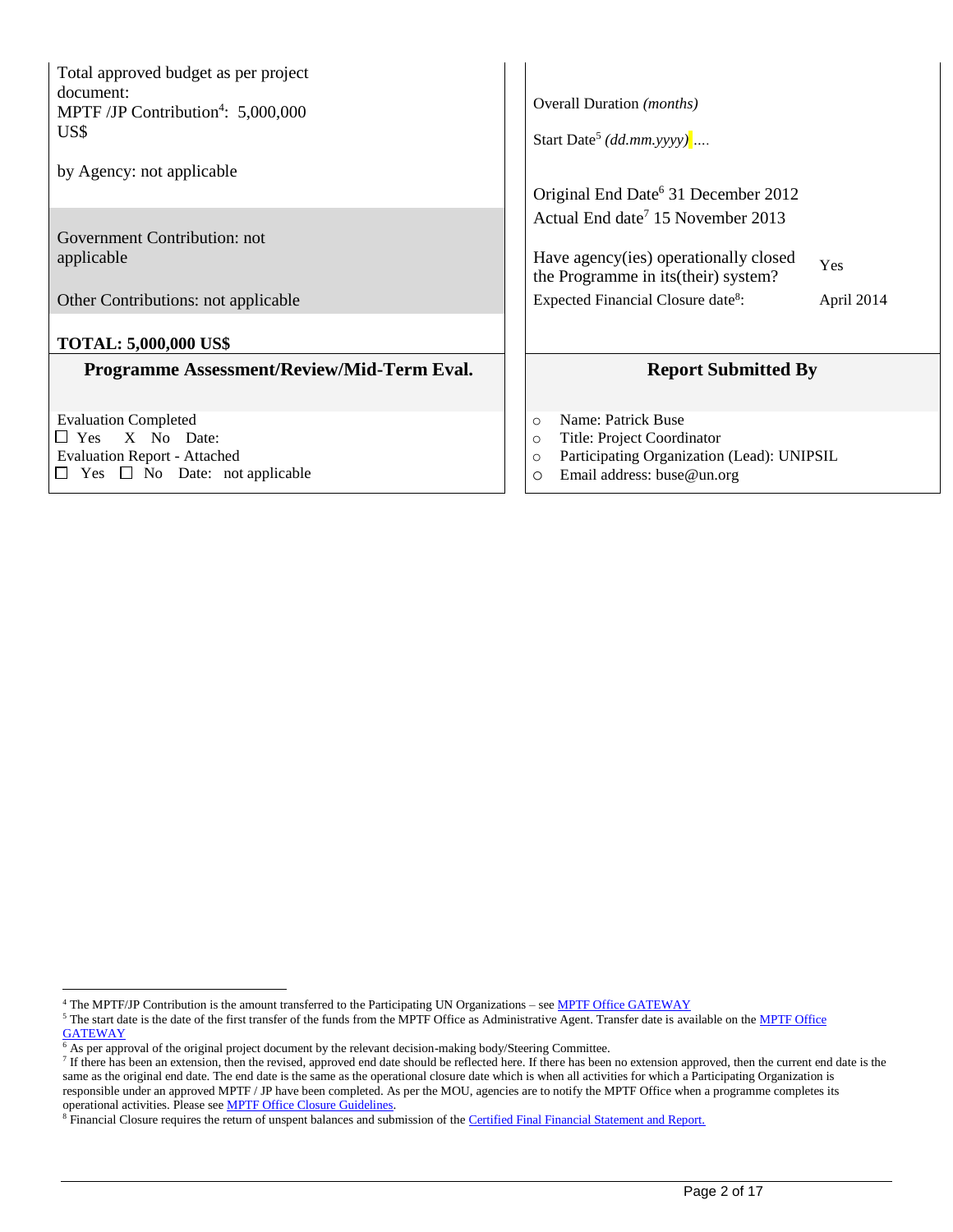# **EXECUTIVE SUMMARY**

Faced with increasing polarization of the political environment, a history of conflict and recent instances of political violence in anticipation of the Parliamentary, Presidential, and local elections in 2012, the project "Promoting non-violent, free and credible elections through enhanced participation of non-state actors" offered an innovative approach in conflict prevention and in addressing political violence.

Working with Non State Actors from a multitude of backgrounds and representing the breadth of Sierra Leonean society, the project opened a window of public space in which actors felt encouraged to advocate for issues of peaceful political competition, national unity and cohesion. Partners, which included religious and traditional leaders, women and youth groups, the political parties and their women and youth groups, media and artists, and others, have responded vigorously to take up the opportunities provided by the project, and have engaged local, regional, and national politicians and stakeholders. Throughout these encounters, the public has echoed the call for tolerance, underscoring the popular demand for peace and a rejection of mobilization by the political elite for partisan interests.

Starting to work together, the project has created avenues for the political parties to dialogue, defuse tensions and address issues of concern. This has resulted in the adoption of the landmark Declaration on the Elections, as well as code of conducts by the National Council of Paramount Chiefs, the Guild of Editors, and others. Also as part of this momentum, in a number of hotspots, in particular mining areas, local conflicts could be defused or resolved.

Following this massive and multi- pronged sensitization, throughout the electoral period, including on election day, no significant instances of political violence were recorded. After the elections, in 2013, the project continued working with selected partners in order to secure the gains of peace.

Through the support of the project, including the provision of auxiliary logistical support, the project also helped to consolidate the status of some key national stakeholders, in particular the National Council of Paramount Chiefs, the Political Parties Registration Commission, the National Commission for Democracy, and others. The All Political Parties Youth Association and the All Political Parties Women Association have emerged as well- recognized national interlocutors promoting the political participation by youth and women, as recommended by the Truth and Reconciliation Commission.

While a gender perspective has been applied as a cross- cutting issue from planning to implementation and monitoring, the project has also specifically supported advocacy for female political participation. As a result, while not all political parties honoured their pledges to promote female candidates, the overall number of registered female voters as well as female candidates has increased. The 30% gender bill is ready for enactment by Parliament, and female Parliamentarians and councilors have created networks of mutual support.

All in all, using an innovative approach of support to electoral processes and consolidation of peace, supplementing additional international technical and capacity building work, the project contributed significantly to make the 2012 elections the most peaceful and participatory in Sierra Leone's history.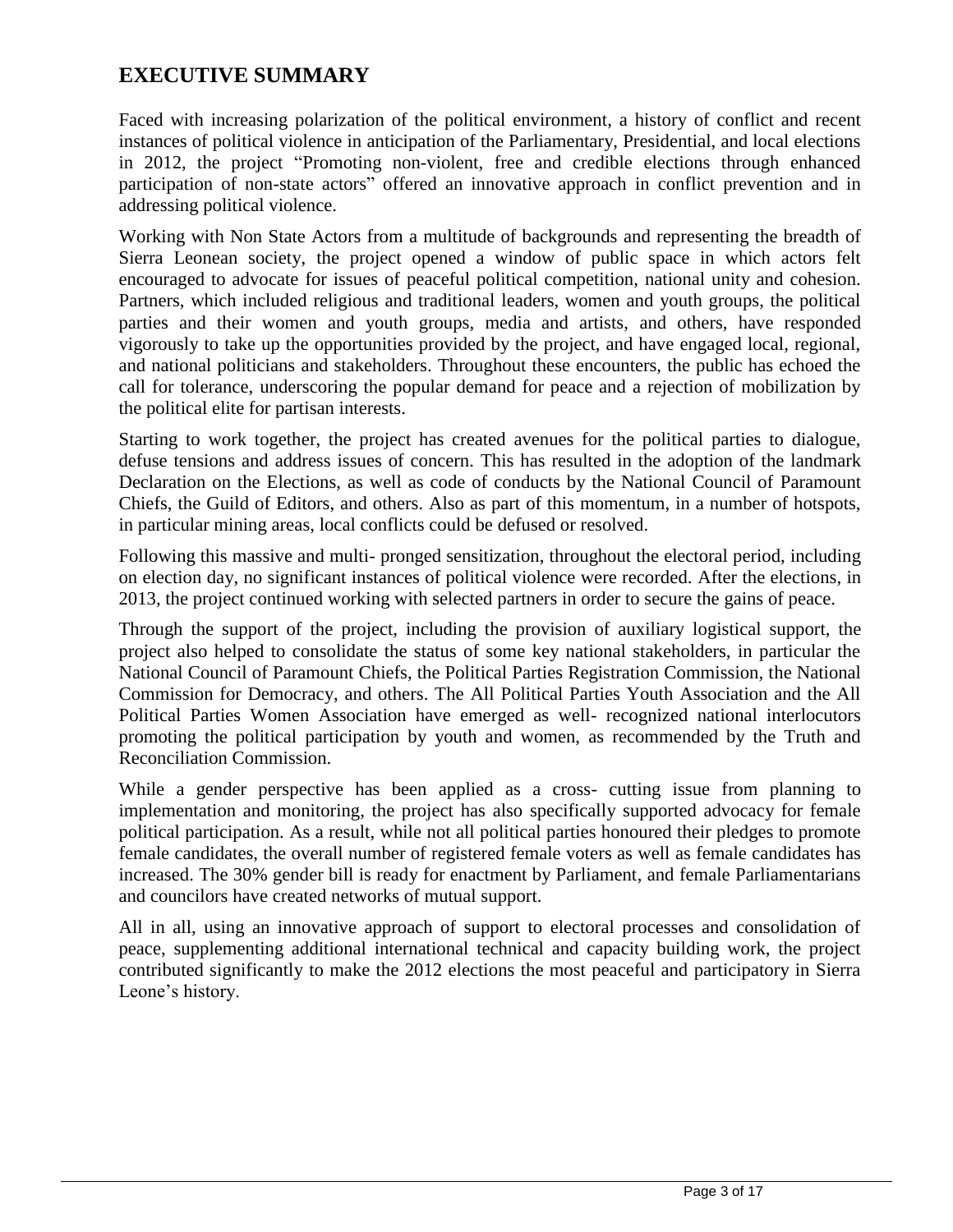# **I. Purpose**

## **Introduction:**

The 2012 Presidential, Parliamentary and local elections in Sierra Leone were the third major electoral process taking place in Sierra Leone since the end of the civil war. Previous Presidential elections took place in 2002 and 2007. Despite allegations of electoral malpractice, the 2007 elections saw the incumbent being replaced and the results accepted. However, the main opposition party, the Sierra Leone Peoples Party (SLPP) continued to challenge the results through the legal system. Since 2007, relations between the governing party, the All Peoples Congress (APC) with its base in the North and West, and the SLPP with its base in the South and East had become increasingly strained. In March 2009, increasing tensions led to the worst eruption of politically motivated violence since the end of the conflict in 2002, and resulted in severe injuries, allegations of sexual assault and damage to the SLPP office in Freetown.

With facilitation by the UN, in April 2009, the APC and the SLPP signed a Joint Communiqué, in which they pledged to work together to prevent the recurrence of political violence. However, incidents of violence and intolerance such as witnessed during by- elections continued to underscore the serious challenges as well as fragility of the situation as the country prepared for the 2012 elections. The 'winner takes all' electoral system in place in Sierra Leone raised the stakes for contestants to find ways and means to win the elections, particularly the Presidential election.

## **Objective:**

These challenges called for a multi- pronged approach in conflict prevention and in addressing political violence. Building on the UN's existing outreach with civil society, Non- Governmental Organizations, traditional leaders, grassroots organizations, religious authorities and other Non-State Actors, the project aimed at harnessing the important role played by these organizations to deal with potential electoral conflict and serve as a voice of moderation and reason in a polarized political environment, and at stimulating a conducive socio- political environment characterized by non- violence and political tolerance. Working not only with political parties, but reaching out and engaging with youth, women and marginalized groups, media, academia, and artists, religious and traditional leaders, the project aimed at strengthening communities' resilience to being drawn into politically motivated violence, and at encouraging voters to choose the best elected officials for Sierra Leone on the basis of programmes and achievements rather than original party affiliation.

Capitalizing on the respect and loyalty enjoyed by Sierra Leonean leaders from all backgrounds, including paramount chiefs and traditional societies, the project provided a platform for leaders to commit to and to advocate in their communities and with their peers for political tolerance and a culture of non violence. Activating the traditional mediation capacities that exist and have proven to be effective in managing tensions and conflicts in Sierra Leone, the project also sought to further build the capacity of these institutions by providing logistic and training support, thus ensuring the sustainability of the project activities.

Working with the political parties as the key actors on the political dispensation, the project supported the parties, their youth as well as their women's wings to become more effective in managing conflicts and improve party governance. On this foundation, it sought to promote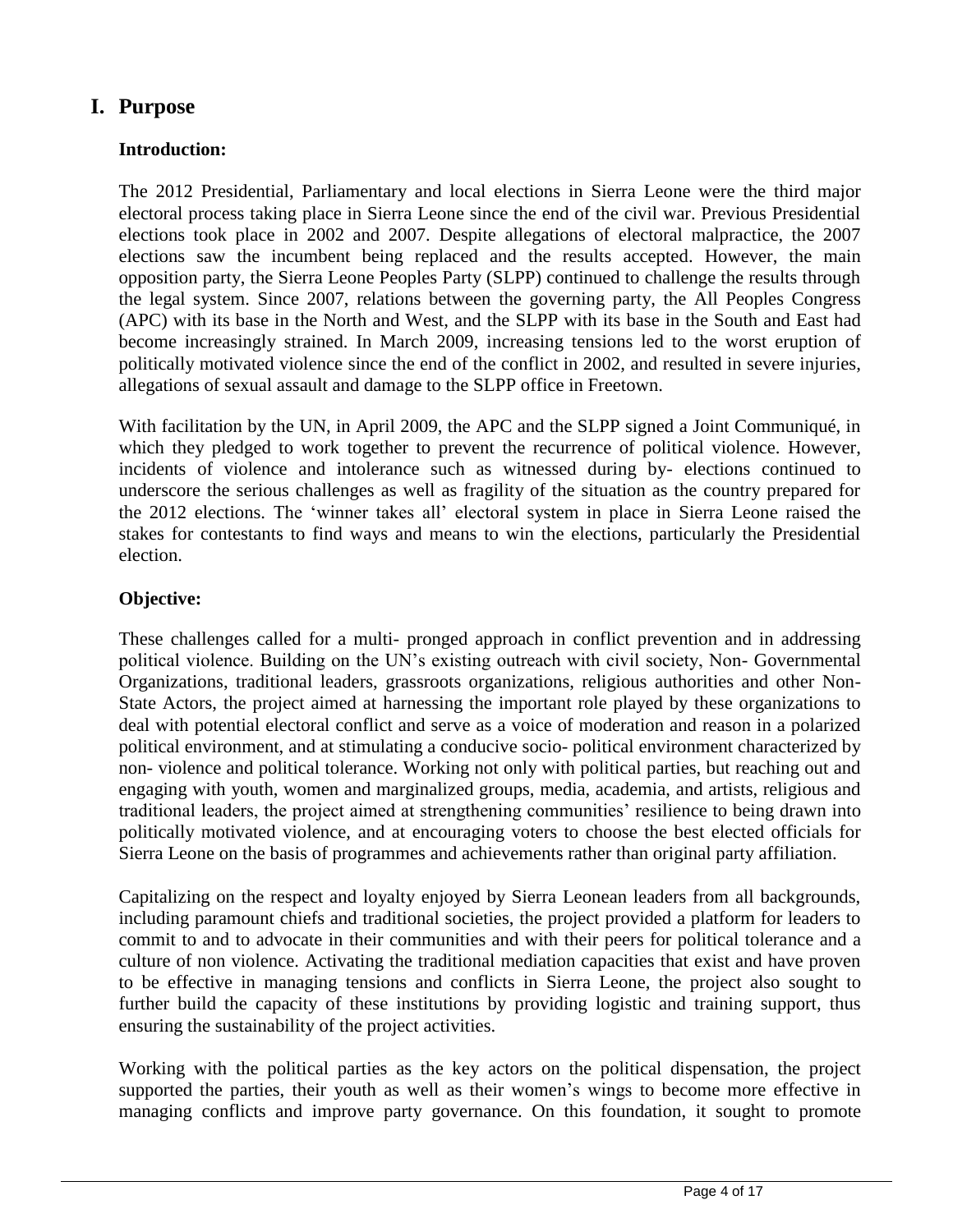peaceful political discourse and to stimulate inter and intra- party communication, with a view to encourage a focus on issues and the implementation of policies and manifestos.

Capacitating and engaging with Sierra Leone's key national stakeholders provided a platform for dialogue between and within actors that was expected to be mutually reinforcing, creating a momentum and satisfying a popular demand for peace across different strata of society.

## **II. Assessment of Programme Results**

At the time of project submission, no results framework had been requested. Instead of outputs and outcomes, expected achievements had been used as reference. To allow comparability with the project document, the following assessment of programme results will thus refer to the expected achievements as benchmarks, and to the extent possible will attempt to refer to indicators, which had not been defined specifically at the time of submission.

Following a brief outline of activities undertaken and outputs realized, a qualitative assessment on outcomes and impact will be proferred.

#### **i. Realization of Expected Achievements:**

#### **Expected Achievements "Project 1: Facilitating political dialogue, participation and nonviolence "**

#### *Facilitating political dialogue between political parties*

- *Reduction in incidents of political intolerance and violence Improved dialogue and communication between the political parties Political parties will receive support to generate a programmatic manifesto*
- *Improved degree of internal democracy (accountability of party leadership, procedures for consultation with party members and the electorate as a whole, local and regional presence and transparent candidate selection)*

#### *Enhanced capacity of Youth Wings, Women Wings*

- *Facilitation in the implementation of APPYA Strategic plan 2010-2013*
- *Adoption of gender policies and women's empowerment within the political parties*
- *Strengthen the local outreach and mediation activities of APPYA*
- *Strengthen the Internal decision making processes within political parties and the formal structure*
- *Strengthen communication between women wings*
- *APPYA conducts sensitization efforts prior to upcoming elections and by- elections*

#### **Activities and outputs in support of Expected Achievements Project 1:**

Supporting their capacity to reach out to the electorate and to promote internal democracy and accountability, the political parties held intra- party retreats as well as dialogue meetings and workshops on governance at the national and regional level. In addition, a delegation consisting of the 10 political parties met with peers in Ghana in order to share best practices. A joint cross party team consisting of the 10 political parties subsequently shared the findings and experiences with party members in joint workshops on the regional level. The trip and the workshops were organized by the Political Parties Registration Commission, which is also mandated to ensure further follow- up of the outputs and their mainstreaming into political party governance.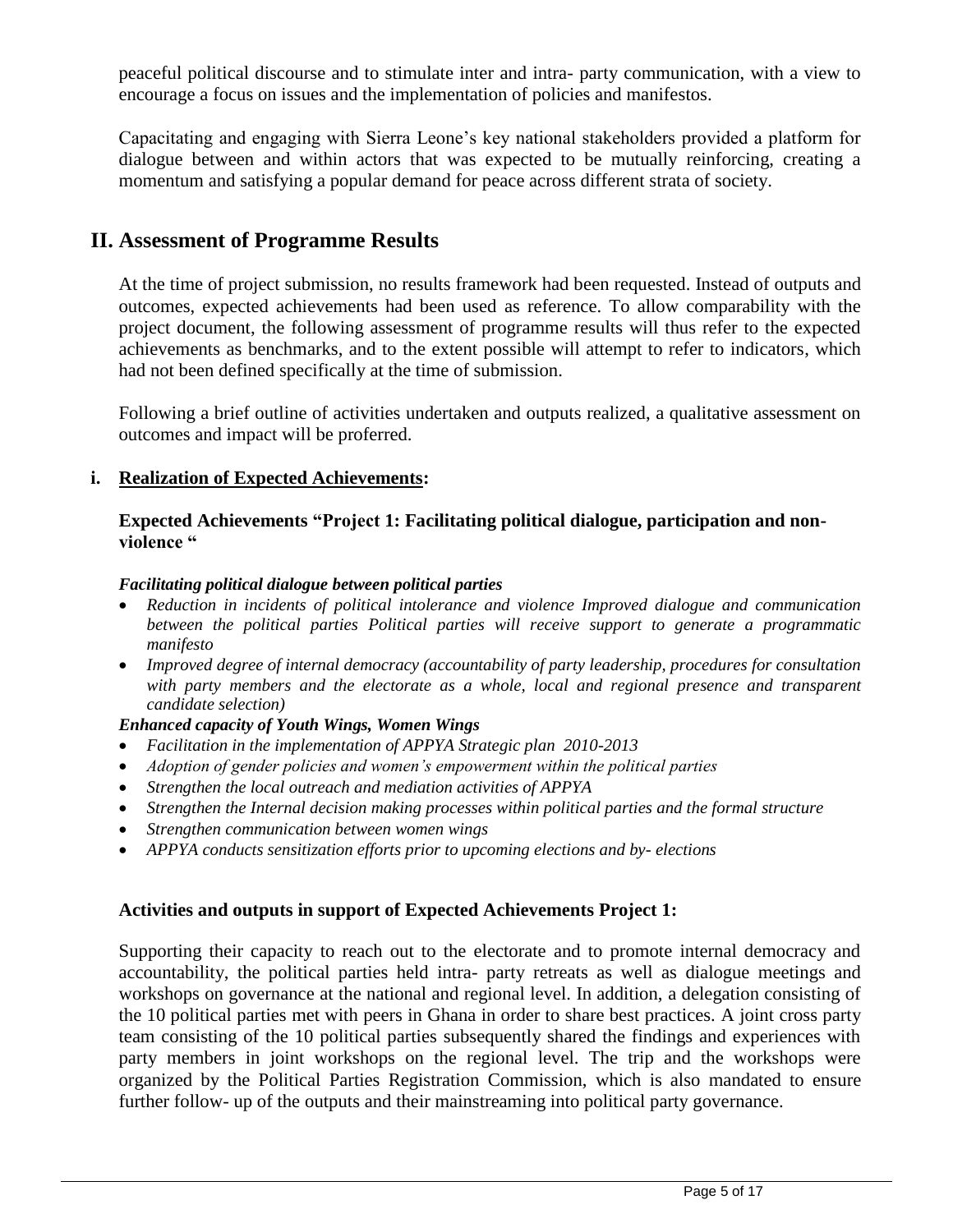In addition, a series of inter- party dialogue meetings were supported by the project, which climaxed into a major Inter- party Conference in May 2012. At the Conference, a Declaration on the Elections was adopted not only by the political parties, but by all major national stakeholders and Electoral Management Bodies. In the Declaration, all national stakeholders agreed on their roles and commitments towards peaceful elections. 10,000 copies were distributed nationwide at regional dialogue meetings organized by the National Commission for Democracy (NCD). All these efforts were accompanied by intensive media outreach on TV and radio. In addition, a video with peace messages by major presidential candidates was launched, and jointly disseminated by the parties in a national tour, culminating in a joint appearance at the National Stadium on the eve of the elections. These dialogue and outreach efforts ensured that the commitments for peace and non- violence made at these encounters were disseminated nationwide, reaching all segments of society.

In all 14 districts, District Code of Conduct Monitoring Committees (DCMCs) were resuscitated to address emerging tensions and act as early warning mechanisms. Membership of the DCMCs included the political parties as well as respected district stakeholders and civil society. At their regular meetings, the Committees effectively addressed instances of local tensions. In addition, and in cooperation with the DCMCs, interparty dialogue meetings were also held at specific hotspots, in order to respond to emerging tensions. One important such meeting was held in Bo, Southern Region, also in response to the alleged attack on the SLPP flagbearer and the vandalization of the house of the APC district chairman in April 2012.

Apart from this incident in Bo, and acting as an important indicator, no significant other instances of politically motivated violence were recorded during and after the project period.

In the post- electoral period, through a series of dialogue meetings conducted by PPRC, activities focused on consolidating the gains of peace. In Kono district, a three day dialogue event helped to bring about reconciliation between political and traditional leaders aligned to different factions. Organized in collaboration with all district stakeholders, the reconciliation resulted in significant donor pledges to economically support the reconciliation agreement in the district, which has long been known for its volatility and propensity for politically motivated violence.

Underpinning the dialogue activities and the engagement with the political parties, through PPRC, the project also supported the political parties with logistical and infrastructure support, including the provision of communication equipment, with a view to contribute to a level playing field between the 10 political parties and to support their long- term capacity.

Following the political disturbances in March 2009, UNIPSIL's engagement with the youth wings of the political parties lead to the resuscitation of the All Political Parties Youth Association (APPYA), which was formally launched, with support by the UN, by President Koroma in December 2010. As part of APPYA's strategic plan, nearly 2000 APPYA members countrywide participated in trainings on advocacy, mediation, leadership and project management, reinforcing the Association's sense of unity and purpose. Drawing on these skills, the Association subsequently conducted monitoring of by- elections and media outreach, and contributed meaningfully to contain electoral tensions.

Bridging the political divide and promoting the interests of youth by APPYA also triggered the establishment, with facilitation by UNIPSIL, of the All Political Parties Women Association (APPWA) by the political parties' women's wings.

Capitalizing on the broad and cross- partisan appeal of both associations, UNIPSIL supported both associations to conduct media outreach, strategic planning and training workshops, and to meet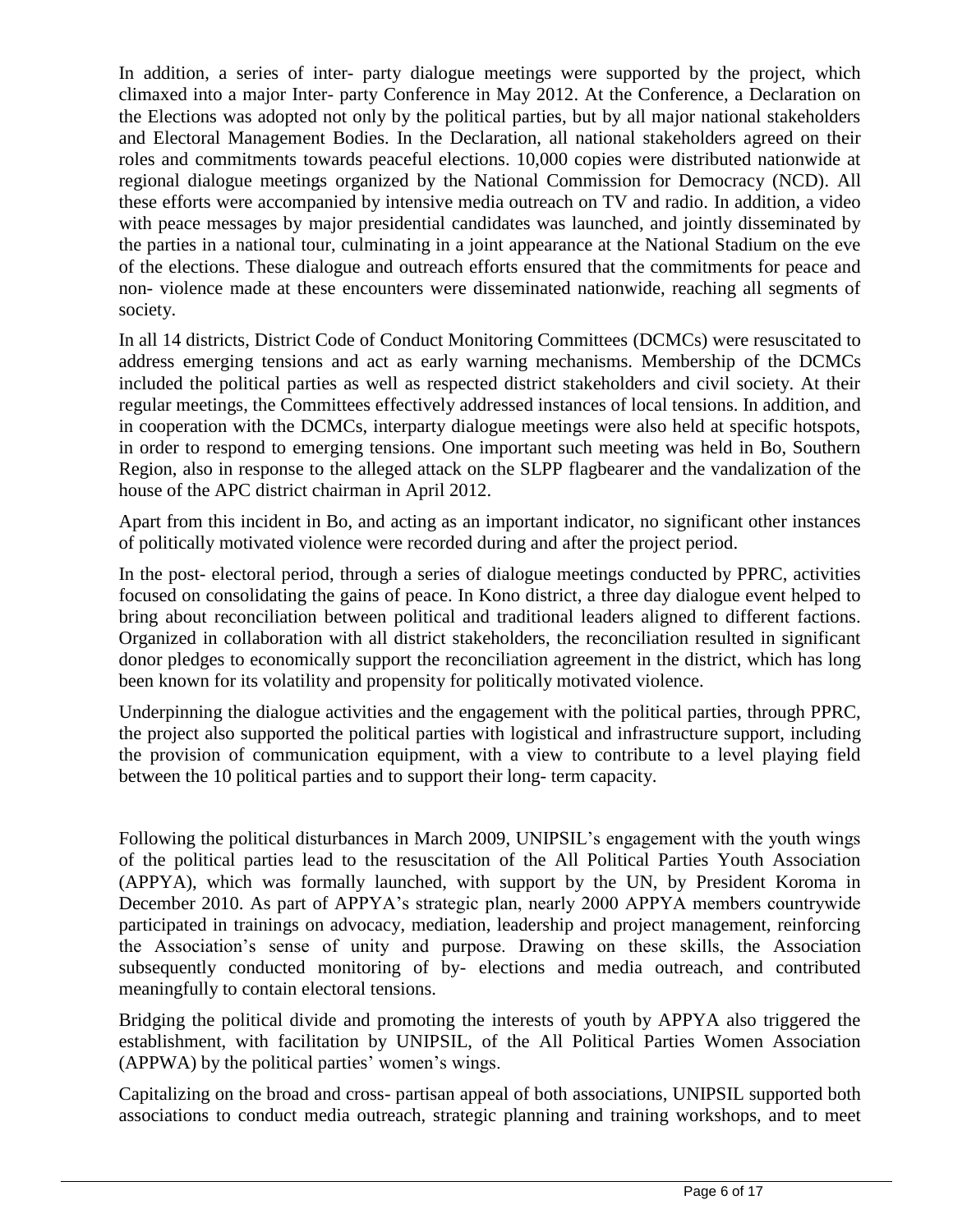counterparts across the country. In townhall meetings in all 112 constituencies, both associations have met members and established linkages with other youth- and women serving organizations. In their respective national delegate conventions, both associations have reached out to all newly registered 10 political parties, have adopted or revised their constitutions and strategic plans, and set up membership structures on the national, regional, and district level, reflecting the political and national diversity of the country.

The associations lobbied for the participation of women and youth in politics and government, in line with recommendations by the Truth and Reconciliation Commission. At their respective national offices, members of the 10 political parties convene regularly to strategize, discuss pertinent national issues, and hold press conferences. In the run- up and after the 2012 elections, both associations proved instrumental in promoting cooperation across party lines and maintaining peace.

As a result of APPWA's lobbying with the political parties and mainstreaming gender issues within and across political parties, five of the political parties, including the APC and SLPP, have drafted and adopted gender policies, which the Association helped to disseminate amongst the party rank and file. Regrettably, pledges made by the political parties, in joint consultative meetings with APPWA, to provide space for women to be awarded symbols to compete in the 2012 elections, were however not fully realized. Addressing this persistent challenge and to continue promoting women empowerment, with funding from the project, UNIPSIL in cooperation with APPWA and other women organizations, supported countrywide workshops on advocacy and networking for newly elected female Members of Parliament and councilors.

Frequently on radio or conducting outreach, the associations have evolved to become active interlocutors on youth, women, and other national issues, and have started to shape the setting and context in which gender and youth issues are being discussed in the country. In recognition of their growing stature and relevance, international partners have started engaging with and supporting both associations. APPYA has been invited to participate at an interparty dialogue forum in Ghana, and to monitor elections in Liberia and elsewhere. Also securing external funding, in a highprofile event and in collaboration with government and other women organizations, APPWA has presented national awards to women of outstanding contributions to the country, thus promoting female participation and stimulating collaboration across political parties and civil society. Galvanizing women around a common cause, APPWA continues to advocate for the adoption of the gender bill by Parliament.

Cognizant of the regional interdependence of peace, UNIPSIL also supported the Mano River Union to set in motion cross border confidence building initiatives at key locations along Sierra Leone's borders, and brought together the Electoral Commissions of Guinea, Liberia, Cote d'Ivoire and Ghana for an experience sharing session.

#### **Expected Achievements "Project 2: Provision of institutional support to Traditional and the Inter-faith Groups"**

#### *Enhanced capacity building of the Interreligious Council*

- *Enable to anticipate conflicts and acts of political intolerance and undertake sensitization campaigns on non violence, civic and voter education and others during religious ceremonies*
- *Promote national unity and cohesion and prevent conflicts based on ethnic and regional differences*
- *Further consolidate existing harmony among various religions as a force for peace and progress and unity of the country,*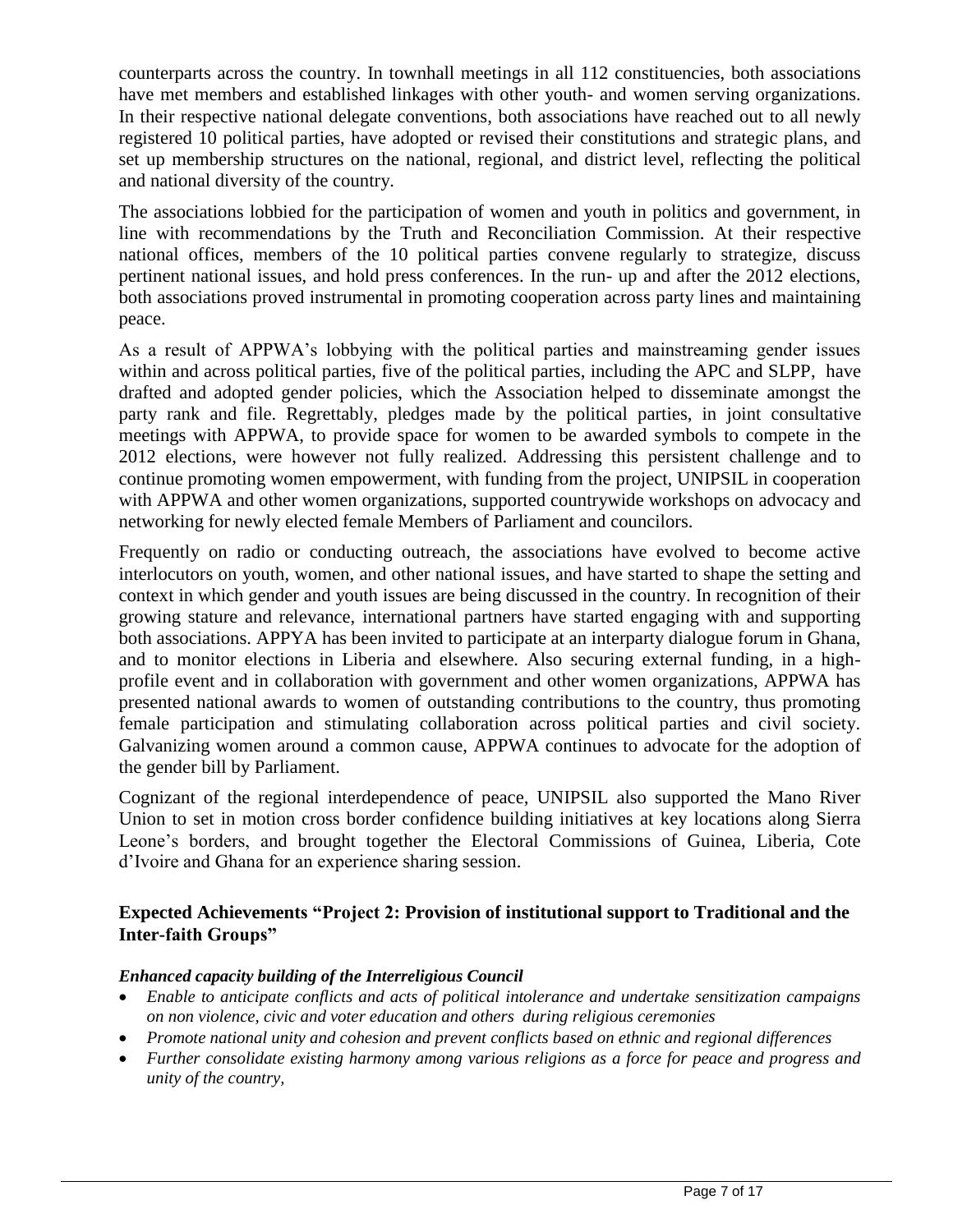*Build and strengthen institutional capacities to respond to emerging threats to peace and national cohesion* 

#### *Enhanced Interaction with Traditional Authorities and Associations*

- *Intensified use of local / traditional approaches to conflict prevention, mediation and resolution, through collaboration with traditional leaders and associations and groups.*
- *Reduce conflicts between traditional approaches and formal institutions*
- *Enhancing collaboration and coordination between various professional associations, national and local governance and security arrangements on strategies to prevent, mediate and resolve conflict. Dialogue with traditional associations who have greater influence and authority in the hinterland to play a positive role in political discourse*

#### **Activities and outputs in support of Expected Achievement 2:**

With support from the project, the Interreligious Council conducted a series of cascading events promoting national unity and cohesion. On the occasion of the 50 Year Independence Anniversary celebrations, the Council conducted a nationwide peace campaign. Culminating in an event in the National Stadium, runners from all ethnic background carried a peace torch throughout the country, during which community representatives, women, youth, police and political parties committed to overcome partisanship and regional divisions. At a National Delegate Convention, religious leaders from all denominations issued a joint statement calling for national unity. In cooperation with the National Council of Paramount Chiefs, the Council convened a Conference with all partners involved in the electoral process, including national commissions, security agencies, civil society organizations, and others. A communique adopted at the Conference called for, inter alia, neutrality of the police and strengthening of the regulation and oversight of political parties.

In the weeks leading to the elections, priests and imams throughout the country engaged their communities transmitting the message of tolerance and non- violence, climaxing in interfaith community meetings in all 112 constituencies on the eve of the elections, in which local religious leaders jointly called for political tolerance and acceptance of the election results.

These activities, drawing on the national prestige enjoyed by religious leaders, contributed considerably to amplify the message of peace and non- violence, and helped to create networks and understanding between national stakeholders involved in the election process.

Apart from the visibility generated through these activities, the Interreligious Council also benefited from logistical and infrastructure support, as well as trainings in conflict resolution. These initiatives helped to build the Council's capacity and to consolidate the Interreligious Council as a key national interlocutor and mediator to respond to threats to national unity and cohesion.

Working with traditional leaders, a National Council of Paramount Chiefs (NCPC) convention was held in April 2011. Seen as a landmark event since independence, Paramount Chiefs reactivated the Council, elected a national executive, emphasized the need for political neutrality, committed to principles of gender equality, and adopted a Code of Conduct. Through a series of meetings in the regional capitals, the Code was shared and discussed with regional stakeholders. All 149 Chiefs also participated in regional retreats, which also included trainings in conflict resolution. Responding to allegations of partisanship by a minority of Paramount Chiefs, in September 2012, the Council convened an executive meeting to reaffirm the Council's commitment to neutrality. Building on this momentum, in October 2012, Chiefs held townhall meetings in all 149 chiefdoms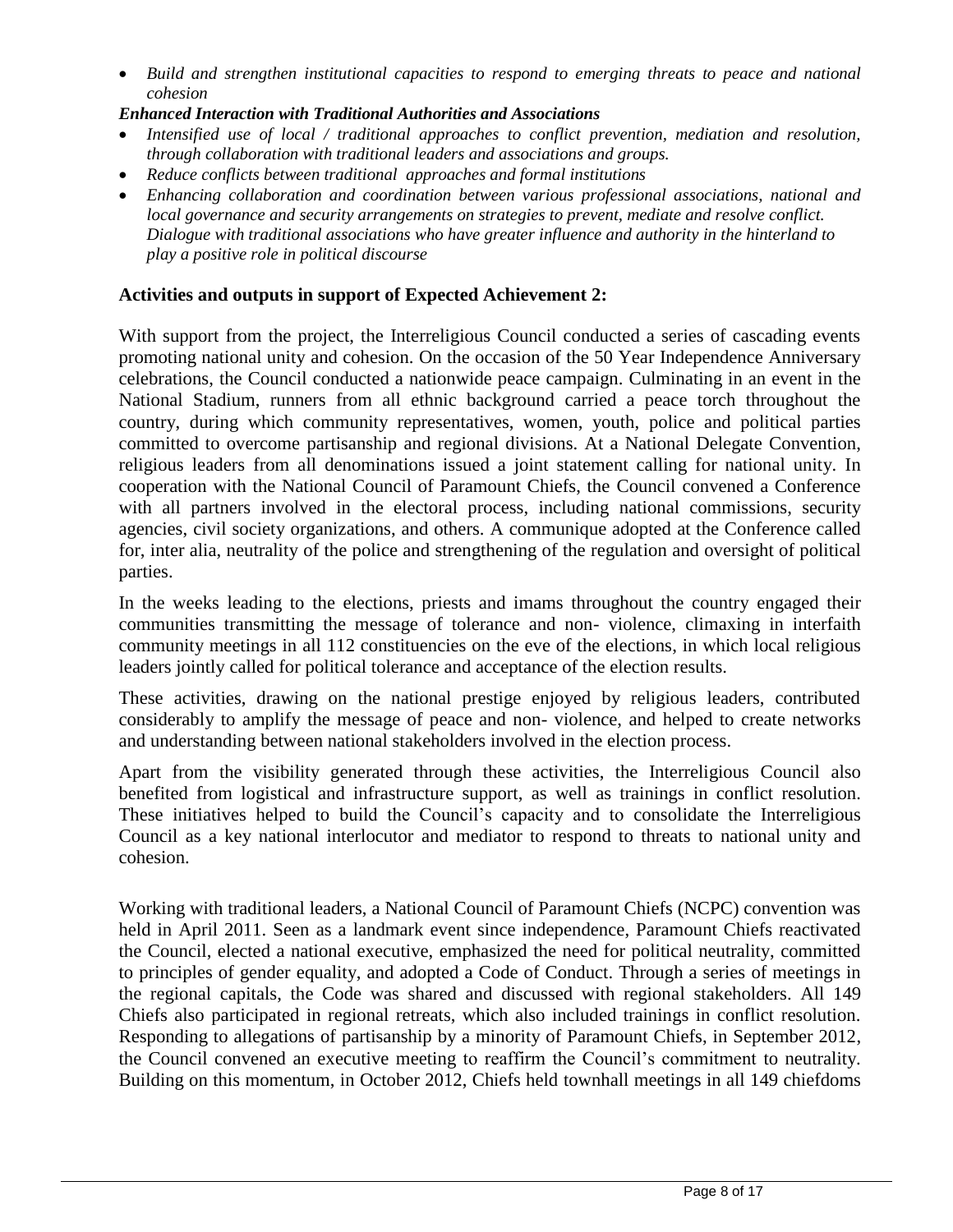and concurrent radio discussions, in which they committed themselves to neutrality and nonviolence. In selected hotspots, additional conflict resolution activities were undertaken.

Mindful of the need to also reach out to rural women, who may otherwise be overlooked as important local opinion leaders, the project also worked with leaders of traditional female secret societies (commonly referred to as 'sowies'). To galvanize their support, a national meeting with sowies was held, and sowies have conducted training sessions in the regional capitals. In hundreds of encounters, the sowies met and engaged predominantly rural women encouraging them to exercise their political rights, and use their voice to contribute to peace in their communities and beyond, while desisting from harmful traditional practices.

Drawing on the prestige enjoyed by female and male traditional leaders, these activities entrenched the message of peace, political tolerance and non- violence on the level of local communities. In addition to that, through joint events and conferences on the national level, the activities helped to establish understanding and bridge a perceived gap between traditional and non- traditional governance institutions, agree on common positions, and reinforce the momentum for peace and tolerance. As a lasting achievement, the National Council of Paramount Chiefs has been reinvigorated as a key actor of governance, and has gained internal and external acceptance, enabling it to internally and externally promote non- partisanship and tolerance. To assist the Council's long term sustainability, auxiliary infrastructural support was provided.

#### **Expected Achievements "Project 3: Provision of institutional support to Media, Academia, Sports &Arts"**

#### *Enhanced dialogue with Media Practitioners*

- *Increase the level, visibility and independence of the Independent Media Commission in managing and regulating the media*
- *Ensuring the "Editors Guild" play its objective of promoting professional reporting, accountability, especially in electoral reporting.*
- *Minimize influence of special interest in the electoral process*
- *Increased level of SLAJ professionalism through logistical and technical support*
- *Strengthen their capacity building*
- *Responsible journalism/ reporting advanced*

#### *Enhanced Interaction with Artists – Sports teams, Amputees*

- *Intensified collaboration with / use of Artists, bands, dancing national group, street theatre to disseminate the message of non - violence throughout the country as agents peaceful political discourse, national unity and cohesion.*
- *Increased visibility to amputees and marginalized communities through participation to national and international events.*
- *Enhanced voter education and civic responsibility though the use of arts and sports*

#### **Activities and outputs in support of Expected Achievements Project 3:**

Activities under this cluster saw not only a significant expansion during programming and project implementation, but were also subject to a partial reprioritization. Faced with capacity constraints experienced by the Independent Media Commission and lack of responsiveness by some media partners, stronger emphasis was laid on working with civil society organizations and artists. Equally, the National Commission for Democracy, building on its credentials in the transition to Democracy, was brought on board as a competent outreach partner.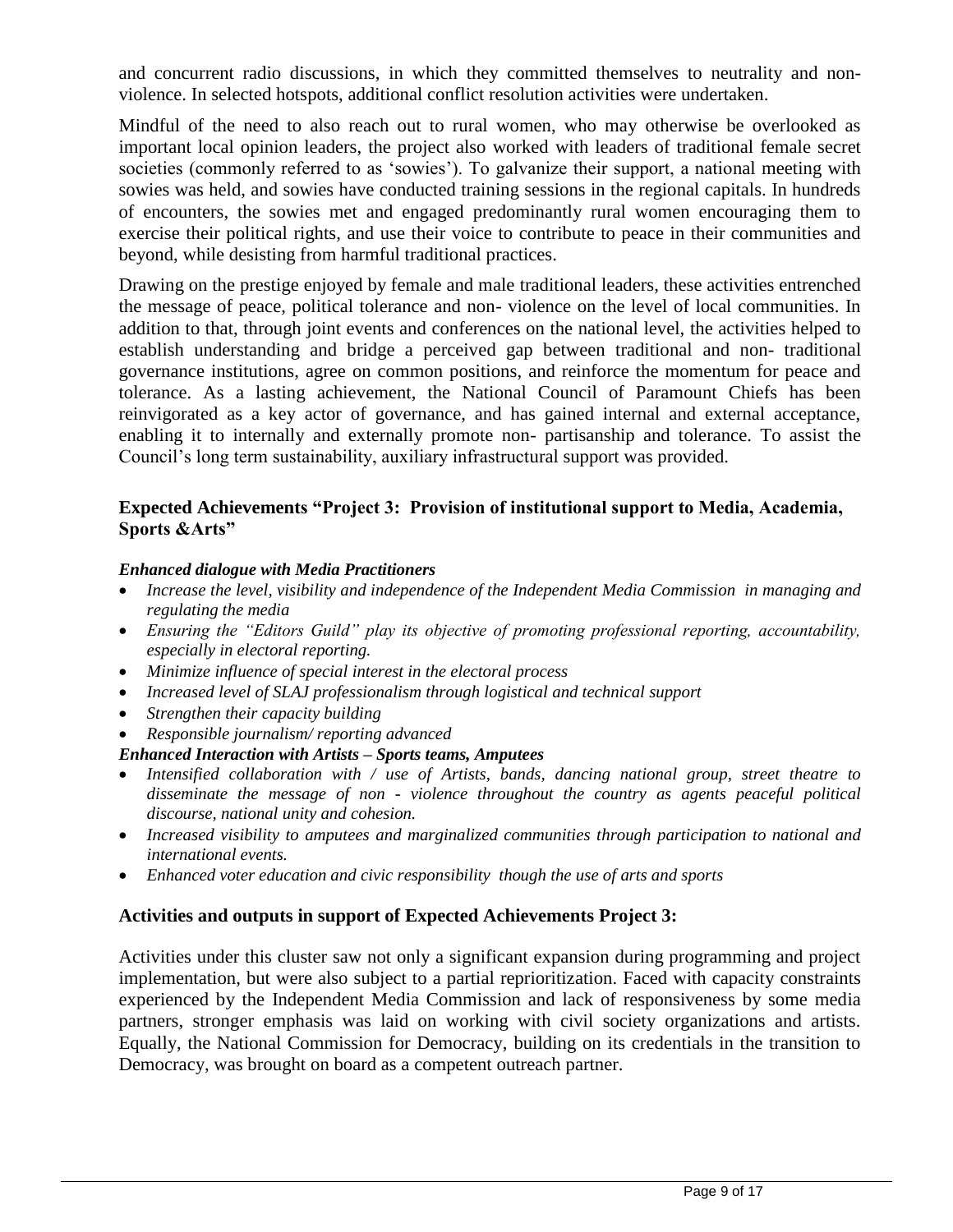Promoting responsible journalism was a main objective of the project. Towards this end, UNIPSIL partnered with the Independent Radio Network, the Sierra Leone Association of Journalists, the Independent Media Commission, and supported the Guild of Editors. A national meeting organized by the Independent Radio Network served as a platform for community radio stations countrywide to strategize and commit to jointly accepted journalistic standards. In a similar vein, the Sierra Leone Association of Journalists held its 2011 Annual Conference and reaffirmed a media Code of Conduct. The Guild of Editors, building on the successful establishment of the organization in 2010, held background talks with key stakeholders such as the Inspector General of Police, the NEC Commissioner, and others to promote mutual understand and gain impartial insight into procedures and policies. In addition, the Guild organized a tour to the regional capitals meeting with editors, radio station operators, journalists and other media practitioners, and conducted additional training on journalistic standards. While the media landscape in Sierra Leone is notoriously fractured, the initiatives built the long- term capacity of these key media institutions in the country. As opposed to previous elections, no major violations of the Code of Conduct adopted by the Guild of Editors and media practicioners were observed before, during, and after the elections.

Tapping into the prestige and expertise of academic institutions, a nation-wide debate series on the theme "Party Politics, Ethnicity, and Regionalism" was launched by the Peace and Conflict Studies Department of Fourah Bay College (FBC), Sierra Leone's foremost learning institution. On eight campuses throughout the country, participating institutes brought together students, academia, and political representatives. At a high- profile event in Freetown, senior university representatives engaged the public and government on the root causes and manifestations of perceived regional divisions afflicting the country. In addition, the organization "Young Women in University Politics" in association with the FBC Peace Society launched an outreach programme promoting participation of young women in politics and reducing political tensions on campus. Shortly before the elections, peace marches were held at selected campuses. These activities contributed to maintain a peaceful environment at tertiary institutions, which had always been perceived as an arena of political radicalization and recruiting ground for youths to be mobilized.

Deepening collaboration with academia, as a post- electoral activity meant to reflect on achievements and continuing challenges, UNIPSIL also support a comparative study on the management of diversity. Building on field research conducted in all 14 districts, as well as presenting international best practices on the management of diversity, the study was publicly launched by the Deputy Minister of Public and Political Affairs and copies distributed to academia, commissions, political parties, and other key national stakeholders. Also providing important inputs for Sierra Leone's constitutional reform, participants called for consideration of the report's recommendations by the Constitutional Review Committee set up by President Koroma in July 2013.

Partnering with the Civil Society Platform on Non Violent Election, an umbrella group bringing together civil society organizations from across the country, films featuring ex- combatants denouncing violence and setting examples for youths to emulate, were aired on national TV as well as community radio stations. Soccer matches, peace carnivals and community work by excombatants provided platforms for community leaders and ex- combatants to commit to nonviolence. The War Amputees Football Club also performed competitions in a number of locations, which provided visible opportunities for the public and political and other leaders to commit to refrain from violence. Using yet another channel, drama series on themes contained in the April 2009 Joint Communiqué between the SLPP and APC were aired and screened in particular hotspot locations throughout the country.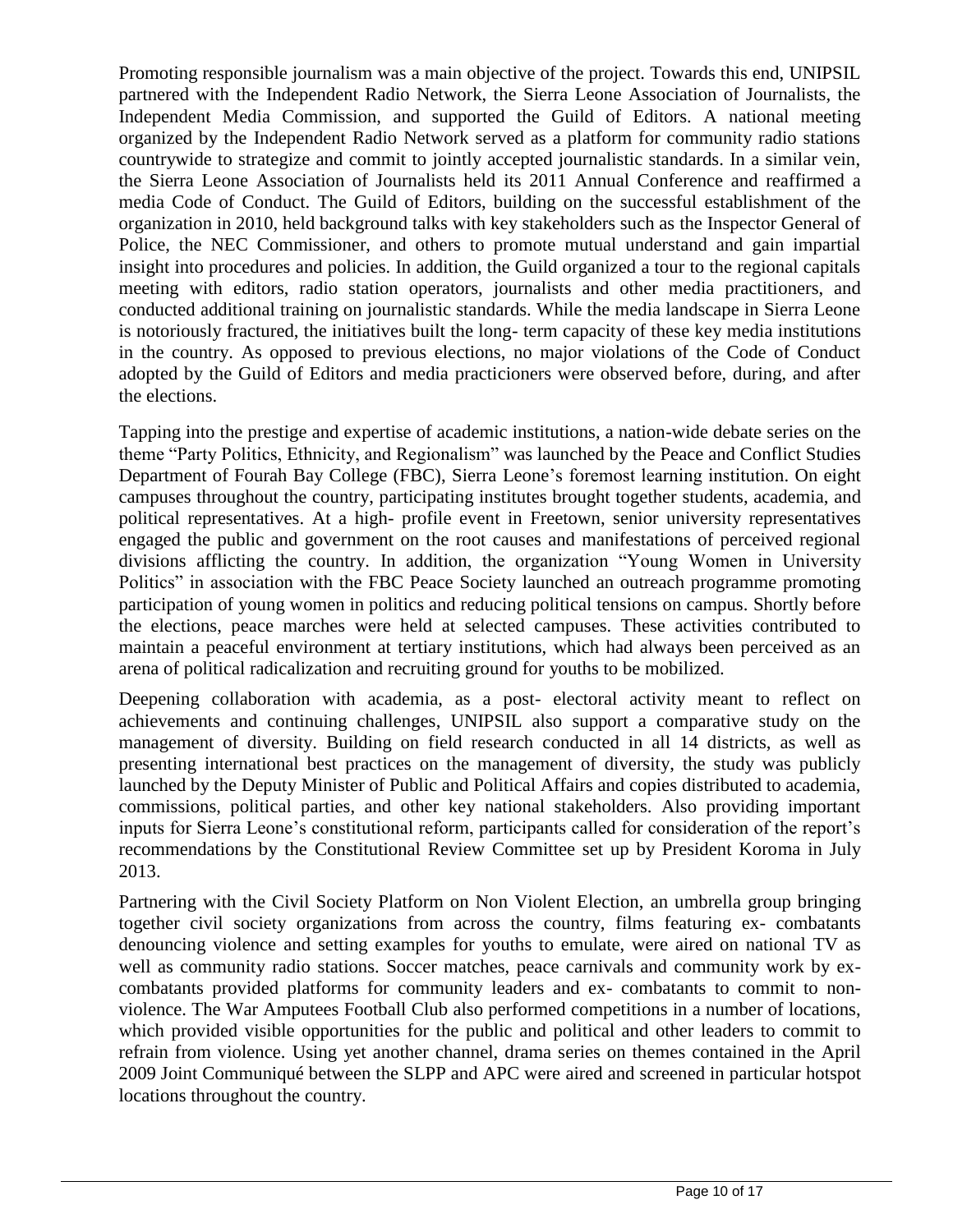Moving towards the elections, the Civil Society Platform on Non Violent Elections conducted community meetings in Sierra Leone's 112 constituencies. These outreach efforts were complemented by the National Commission for Democracy (NCD), which in two national tours also took the message of peace and political tolerance to the 112 constituencies, accompanied by massive TV and radio outreach. During the campaign period, through specific outreach events, NCD also targeted bike riders, a group often associated with violent conduct and prone to political mobilization. Throughout these encounters, the public eagerly seized the opportunities to interact with political, security, and other actors, who used these platforms to publicly commit to peace and tolerance.

Capitalizing on the popularity of artists and their power of persuasion amidst high illiteracy, UNIPSIL also partnered with the "Artists for Peace", a group of renowned national artists coming together to contribute, on a voluntary basis, to the consolidation of peace. In a national tour, which attracted significant crowds and public attention, the Artists called upon Sierra Leoneans to celebrate violence free elections, and elicited the commitment of political party leaders and other key partners for peace. In the days before the elections, the Artists performed mobile concerts at key hotspot locations in Freetown.

In addition, the UN has also assisted the production of a musical video in which the presidential candidates gave out peace messages. At the occasion, Sierra Leone's major rap artists, who appeared to command violent- prone youths, were appointed as peace ambassadors by President Koroma. The event sparked the establishment of the "White Flag Movement", a group comprising political party members and artists of all strives, who took the message around the country in a nationwide tour. The Anti Violence Movement, another partner to this project, set up Peace Clubs and held peace and tolerance debate competitions in secondary schools, and engaged vulnerable youths in deprived areas. Commemorating the International Day of Peace, in September 2012, a final selection out of 300 drama and song groups came together from throughout the country for a peace performance in Freetown.

In addition to these activities, the UN also assisted Non State Actors from across the country to participate and contribute to the National Conference on Transformation and Development, convoked by President Koroma as a national deliberation forum to assess and agree on international best practices to stimulate Sierra Leone's long term development.

## **ii. Qualitative Assessment on the realization of outcomes**

These hundreds and indeed thousands of events and encounters, spanning over nearly two years ahead of the elections and massively accelerating in the period directly before the elections, on the local, district, regional, and national level, by opinion leaders from all walks of life generated statements, declarations, and papers in which individuals and institutions committed to the principles of political tolerance and non- violence. The project opened a window of public space in which actors felt encouraged to advocate for issues of peaceful political competitions, national unity and cohesion. Vigorously, the public has echoed the call for tolerance, underscoring the popular demand for peace and a rejection of mobilization by the political elite for partisan interests. Starting to work together, the project has created avenues for the political parties to dialogue, defuse tensions and address issues of concern.

Collectively, coupled with a media campaign that saturated the airwaves and filled newspaper pages, it generated a momentum of expectations of peace, expectations that the old ways of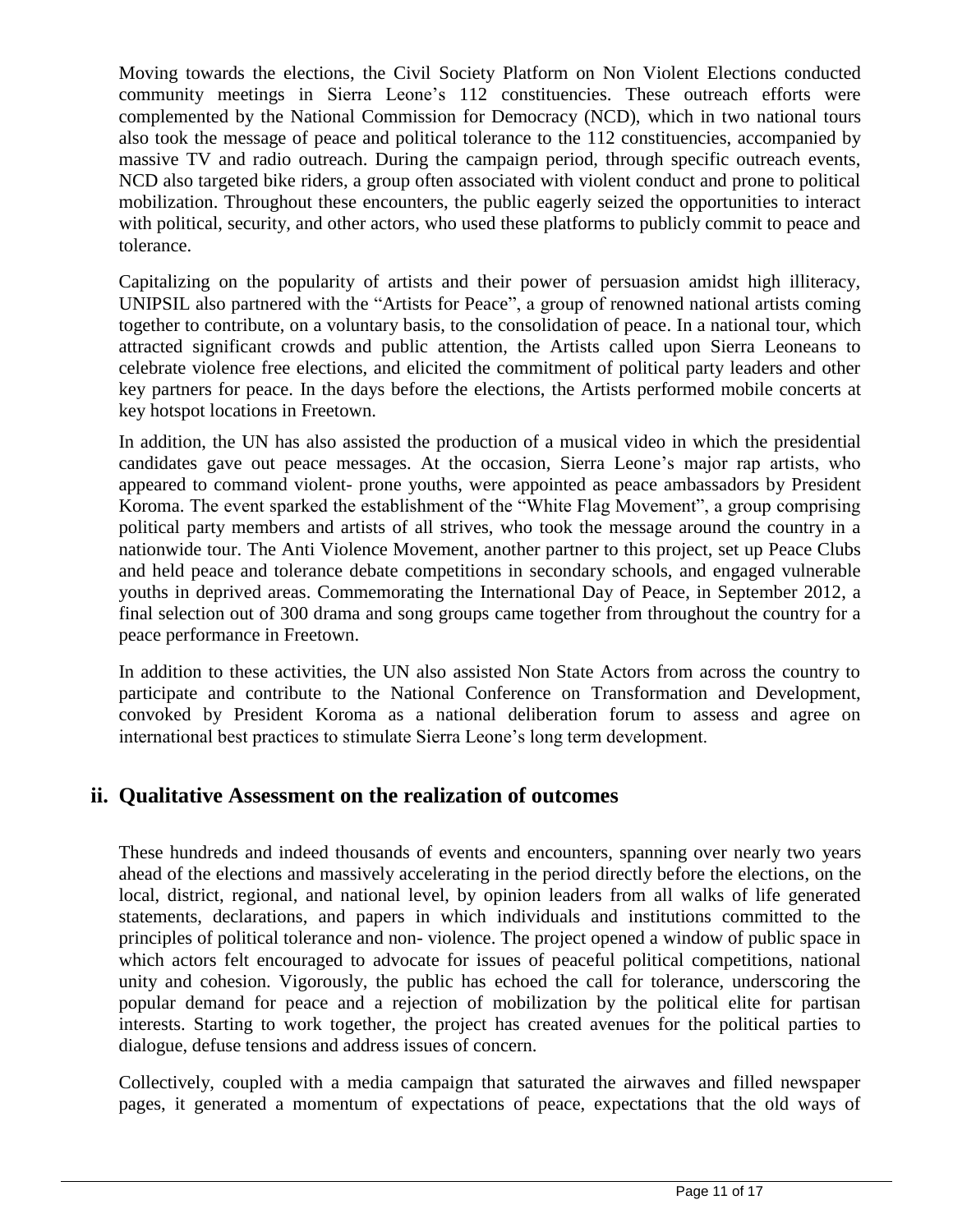political mobilization are now longer applicable, and expectations that the 2012 elections would be different. As this momentum gained traction, it developed a dynamic of its own which ultimately proved instrumental in bringing about a paradigm shift of political expectations. It contributed, in a significant and profound manner, to a change in narrative, from a narrative of post- conflict tensions and discord, of political and other cleavages that are bound to escalate, to a narrative of increased tolerance, reliance on institutions to resolve conflicts, and the durability of peace.

Crucially, the changes in expectations also triggered changes in behavior, as actors, out of own interest and genuine commitment, or out of calculation, before, during, and after the elections refrained from resorting to political mobilization which traditionally included elements of violence and intimidation. While attributing a peacebuilding project's contribution to qualitative change is notoriously difficult, the conduct demonstrated on election day appears to indicate that a critical mass was reached.

Arguably, the 2012 elections were the most peaceful and participatory in Sierra Leone's history. Supporting and amplifying this aspiration and commitment expressed and manifested by the people of Sierra Leone, the project has achieved its most important objective, and indeed surpassed beliefs that were trapped in notions of post- conflict fragility and violence.

Apart from contributing to peaceful elections, the building of capacity of some of Sierra Leone's main stakeholders can also be expected to continue impacting positively on the evolution of Sierra Leone's political landscape. Many, though not all of the actors that the UN supported and cooperated with seized the opportunities offered by the project.

Among these are the Political Parties Registration Commission (PPRC) and the National Commission for Democracy (NCD). As key government bodies with the statutory responsibility to maintain and promote democratic standards, enhance the governance of political parties, and encourage tolerance and pluralism, both commissions benefited greatly from the exposure and visibility generated by the activities conducted by the commissions as part of this project. Strengthening of PPRC's oversight function was a repeated demand expressed by civil society, political parties, and other numerous stakeholders. Seized on this momentum, Parliament started discussing a new PPRC Act. As another legacy, in the form of the DCMCs, PPRC inherited an established architecture for the peaceful resolution of conflicts that the Commission would be well placed to maintain and further develop. For this, the Commission will have to adopt a pro- active approach to ensure sustainability of the Councils.

The political parties, on their part, gained trust to cooperate with each other. While changes in party governance are not yet observable, the project provided important building blocks for PPRC and other partners to solidify and entrench good governance standards within political parties, as would also be supported by a new PPRC Act.

As a lasting achievement, the National Council of Paramount Chiefs has been reinvigorated as a key actor of governance, and has gained internal and external acceptance. A Code of Conduct adopted by the Council provides a reference on which to further promote independence and to focus on development. This enables the Council to internally and externally promote nonpartisanship and tolerance. Other partners have since taken to further elaborate the Code with the Chiefs, to embed it into local governance. To assist the Council's long term sustainability, auxiliary infrastructural support was provided.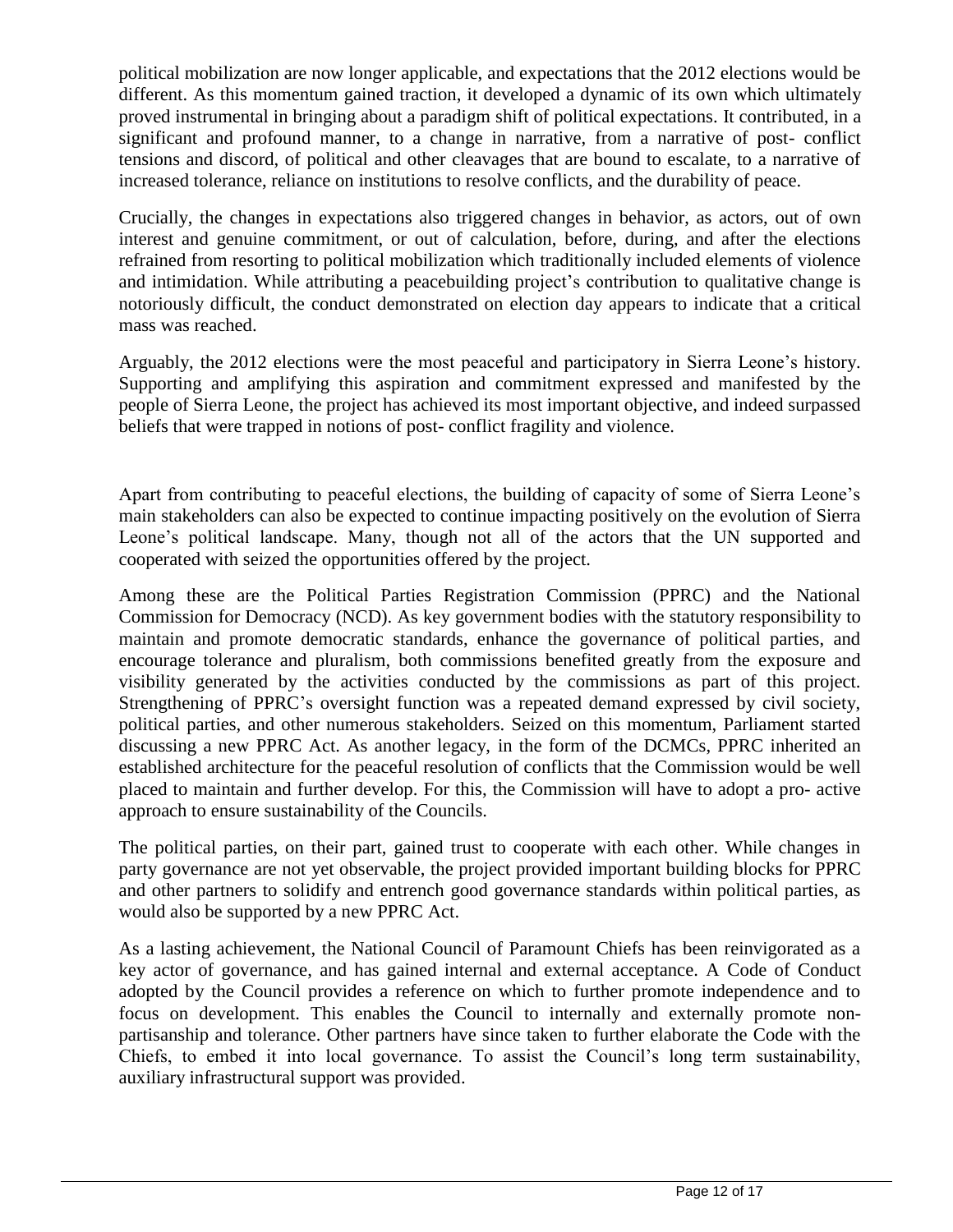Another contribution to Sierra Leone's political dispensation and social dynamic, which over time may prove to have catalytic effects, is the resuscitation and establishment, respectively, of the All Political Parties Youth Association (APPYA) and the All Political Parties Women Association (APPWA). First of their kind in West Africa, both associations provide unique fora where political parties started to cooperate in a regular manner. Frequently on radio or conducting outreach, the associations have evolved to become active interlocutors on youth, women, and other national issues. In recognition of their growing stature and relevance, international partners have started engaging with and supporting both associations. APPYA has been invited to participate at an interparty dialogue forum in Ghana, and to monitor elections in Liberia and elsewhere. Also securing external funding, in a high- profile event and in collaboration with government and other women organizations, APPWA has presented national awards to women of outstanding contributions to the country, thus promoting female participation and stimulating collaboration across political parties and civil society. Galvanizing women around a common cause, APPWA continues to advocate for the adoption of the gender bill by Parliament.

While sustainability and sourcing of funds will remain a challenge, and will require the continued commitment by the political parties as well as support including from the Political Parties Registration Commission, the associations are well placed to continue promoting political tolerance and national unity. Also advocating for issue- based politics, the associations have the potential to become viable agents of change in Sierra Leone's political environment.

Apart from support to APPWA, in actualization of UN Resolutions 1325 and 1820, a gender perspective was applied throughout the project cycle. While the Gender Bill providing for a 30% share of women in public service has yet to be approved by Parliament, advocacy for female participation has become stronger, as was also exemplified by the number of registered female voters as well as female candidates. Further supporting this momentum, the project facilitated an experience- sharing and capacity building exercise for all female parliamentarians and councilors elected in 2012.

Also, the project put in motion experiences of cross- border cooperation, both on the community level through cross- border confidence building at specific hotspots, as well as for the Electoral Commissions of the Mano River Union member countries coming together in Freetown for a firstever exchange of information and sharing of electoral best practices. As a direct result, the commissions have established communication channels and started providing logistical assistance to each other, such as the Liberian Commission providing ballot boxes to its Sierra Leonean counterpart.

As yet another very specific catalytic effect, triggered by UNIPSIL's reconciliation activities in Kono district as part of the project's post- electoral activities, UN agencies have come together preparing an integrated development project for the district. The project is planned to address the underlying drivers of exclusion and deprivation in Kono and to consolidate the resolution of political tensions which for so long have devastated this resource- rich district.

On the national level, the remarkable success of the 2012 elections, significantly supported by this project, as well as the subsequent drawdown and exit of UNIPSIL appear to mark Sierra Leone's transition from post- conflict to a maturing democracy with a focus on development.

## **iii. Evaluation, Best Practices and Lessons Learned**

The vast majority of activities have been implemented as planned, resulting in a 98% delivery rate of programme activities. Challenges encountered during implementation were often due to delays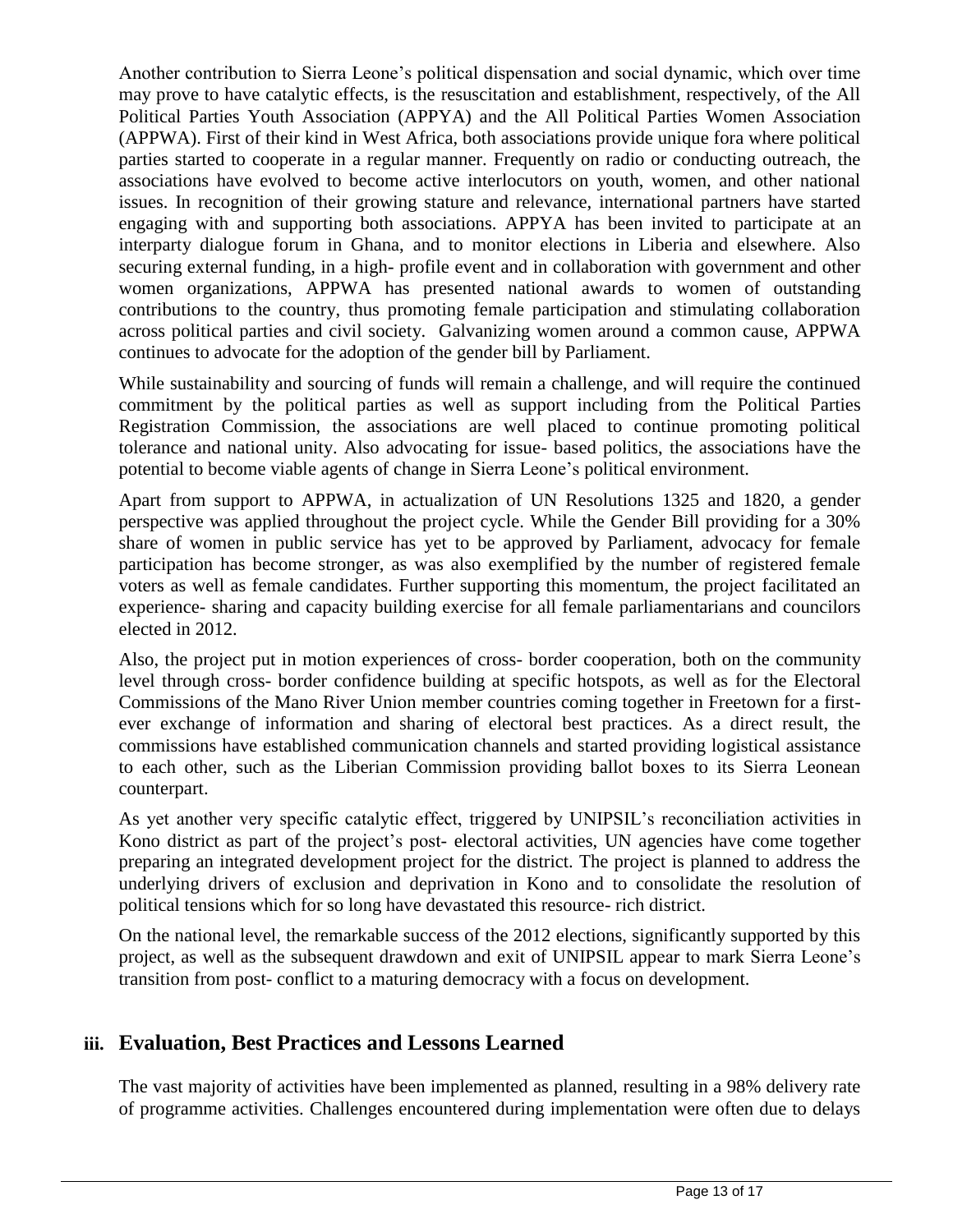in reporting by Implementing Partners and clearance of the reports. This triggered suspensions in the disbursement of subsequent tranches, which in turn led to the postponement of some activities. The issue was compounded by the clearing process as reports were cleared by both UNIPSIL and UNDP, which at times had different organizational priorities, which did not help to accelerate the disbursement of funds.

As a consequence, in some cases, activities had to be reprogrammed, or reallocated to other clusters. A case in point are activities carried out by the Independent Media Commission, where a low implementation rate by the Commission led to the refocusing of activities from the media sector to civil society and other partners. Challenges were also encountered with the Political Parties Registration Commission, which was grappling with internal management issues before the appointment of a new Chair. These challenges also created a lot of additional administrative work arranging contract extensions and contract modifications, binding management capacity needed for other priorities.

This reemphasizes the fact that the planning and management of activities of these kind bind significant management and organizational resources on the part of the United Nations as well as on the part of the Implementing Partner. While all partners to this programme passed the standard UN HACT capacity assessment, selection of implementing partners may benefit from drawing more on the institutional memory held within the UN of working with partners. As a positive example, the joint development of standardization guidelines relating to project elements such as accommodation, transport and other costs by UNIPSIL together with UNDP simplified the programming and budgeting process.

Spread over 15 Implementing Partners and more than 30 beneficiary partner organizations, the planning and implementing of all the activities stretched the UN's internal resources. Committed to take local ownership serious, the planning of activities involved lengthy deliberations with possible partners and detailed attention to planning, to be reflected in the budgets of activities, in order to avoid reprogramming and emergency responses. In the case where multiple and diverse partners were concerned, such as with civil society, planning and preparation of activities also involved prolonged consensus building to avoid accentuating possible frictions between national partners. In dimensioning the UN support to these type of activities, it needs to be born in mind that there is a trade- off between speed and efficiency versus local ownership, which is more sustainable and thus effective, but does require more financial and human resources.

In this regard, a more stringent focus, and concurrent reduction in the number of implementing partners and beneficiaries could have freed resources. Ideally, the focus and strategic scope of partnerships would be informed by a broad and possibly participatory conflict analysis, which would also help identifying and agreeing on theories of change between outputs and outcomes.

These resources could have been used to conduct more systematic monitoring of activities by core UN staff. In particular in the regions, moving towards the elections and facing time and logistical constraints, UN monitoring capacity was often thinly stretched. In this regards, a mid term evaluation, possibly to be conducted by a local consultant, could also have been helpful. Another option to be considered is the outsourcing of monitoring, even though this increases demands on the preparation and management of contracts with yet another partner. For monitoring and evaluation and assessment of impact throughout the project cycle to be effective, the project underlined the usefulness of spending time during the early planning stages on clear definitions of outputs, outcomes, and indicators.

A more comprehensive monitoring system could have helped strengthening the feedback loop informing the planning of and coordination with other activities. Nevertheless, the prudent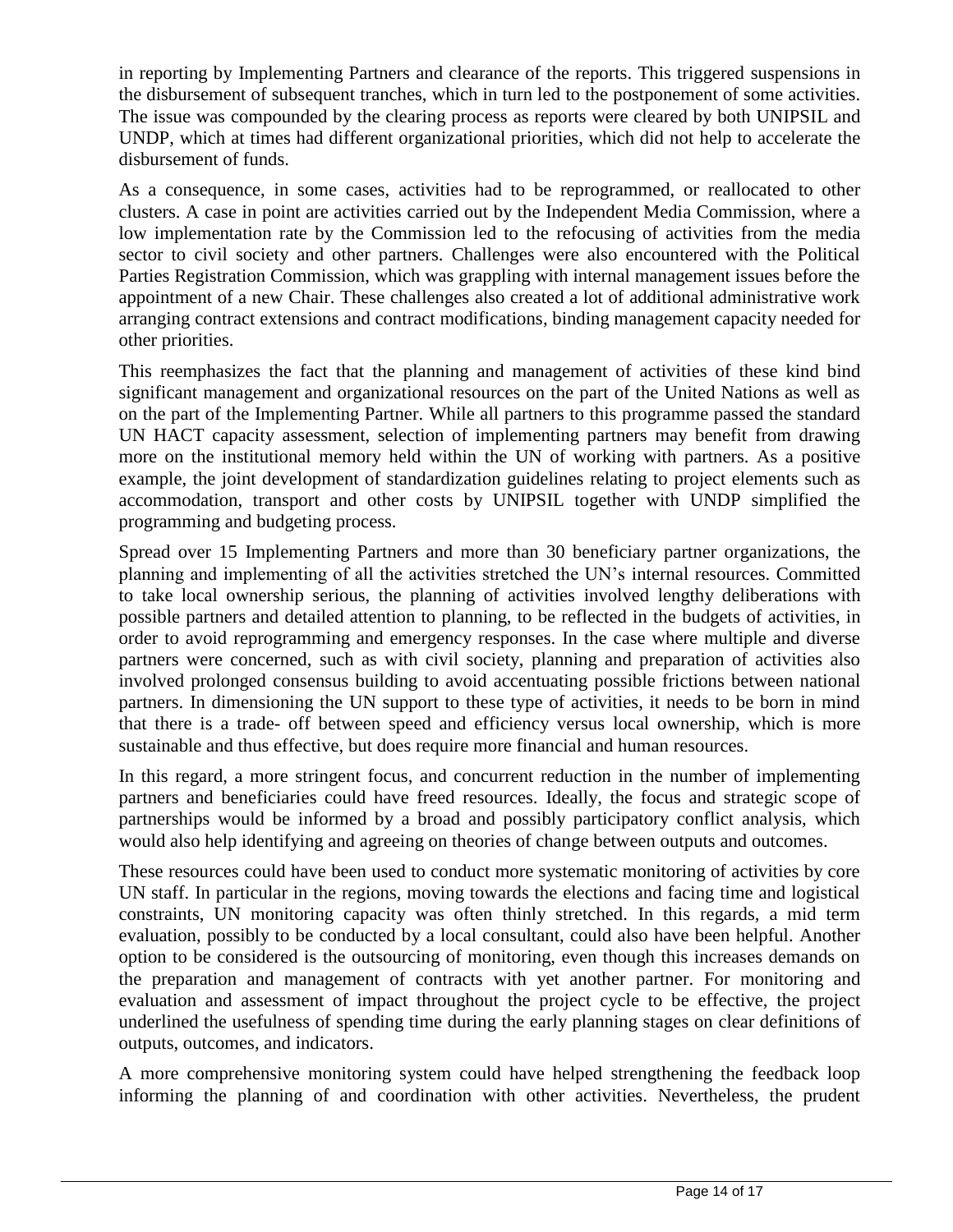monitoring by UNIPSIL and discovery of allegations of financial misuse of funds by a PPRC regional office testifies that monitoring systems in place were operative and effective. Follow up of these allegations lead to the subsequent involvement of the Anti Corruption Commission.

The project put emphasis on maintaining close contact with all Implementing Partners and beneficiaries, in addition to creating information sharing mechanisms with internal UN focal points, as well as development partners. To further improve coordination, exchange of information, and the ongoing review and programming of activities, a regular schedule of coordination workhops with Implementing Partners and beneficiaries could have been put in place, also with a view to continue promoting local ownership. However, such efforts would again have required financial and management resources. In lieu of this, showcasing highlights and informing about past and upcoming activities, a regular project newsletter produced and circulated by UNIPSIL proved to be very useful and widely accepted by national and international stakeholders.

## **iv. A Specific Story – Overcoming divisions in a Troubled District**

Kono district in the East of Sierra Leone has long had a troubled history. The district is the centre of the country's notorious diamond extraction. Other precious stones and minerals are also being mined, often under backbreaking artisanal conditions. Despite the wealth in natural resources, however, the district has always lagged behind in infrastructural development. Because of its resources, and compounded by an ethnic mix of people from all over Sierra Leones drawn by the hope of wealth, the district has long been a political hotbed, with the SLPP and ACP keenly contesting the eight swing constituencies of the district. During the civil war, Kono was one of the hotspots of the conflict, its diamands purportedly fuelling the war economy.

The civil war had left the district devastated, systems for supply of water and electricity remain defunct, and youth unemployment is high. Despite efforts by government to rehabilitate the road network, there is a sentiment of neglect, and many youths try to make a living by scraping out residual precious stones out of a massive heap of sand left behind by a long- abandoned industrial mining company. Many of those youths are attached to former ex- combatants, who are in turn aligned to different political factions, shadowing rifts not only between the governing party and the opposition, but also within the ruling party. The Paramount Chiefs, supposed to be custodians of the land and of traditions, find themselves caught in a melee of promises of wealth and political patronage.

Throughout the period before the elections, underlying tensions remained palpable, and occasionally surfaced as during a visit by high- ranking APC officials alleged to be out of tune with powerful local stakeholders. For this reason, Kono was a priority area during the pre- electoral non- violence sensitization. The Artists for Peace staged shows in the district, bringing together Paramount Chiefs, youth, women, political leaders, and other stakeholders to publicly commit to violence; and civil society groups engaged politicians and communities. These efforts, by all accounts, contributed to maintain a non- violent atmosphere. On election day, as in other areas in Sierra Leone, no incidents were witnessed, and voter turnout was high.

Following the elections, trying to secure the gains of peace, with support of the project, UNIPSIL assisted the local "Kono Youth for Peace and Development" organization to hold a three day peace and reconciliation event. The event, implemented by the Centre for the Coordination of Youth Activities, brought together youths from all 14 chiefdoms of the district, and comprised discussion meetings, street parades, a peace conference, sport competitions, a social evening, and other high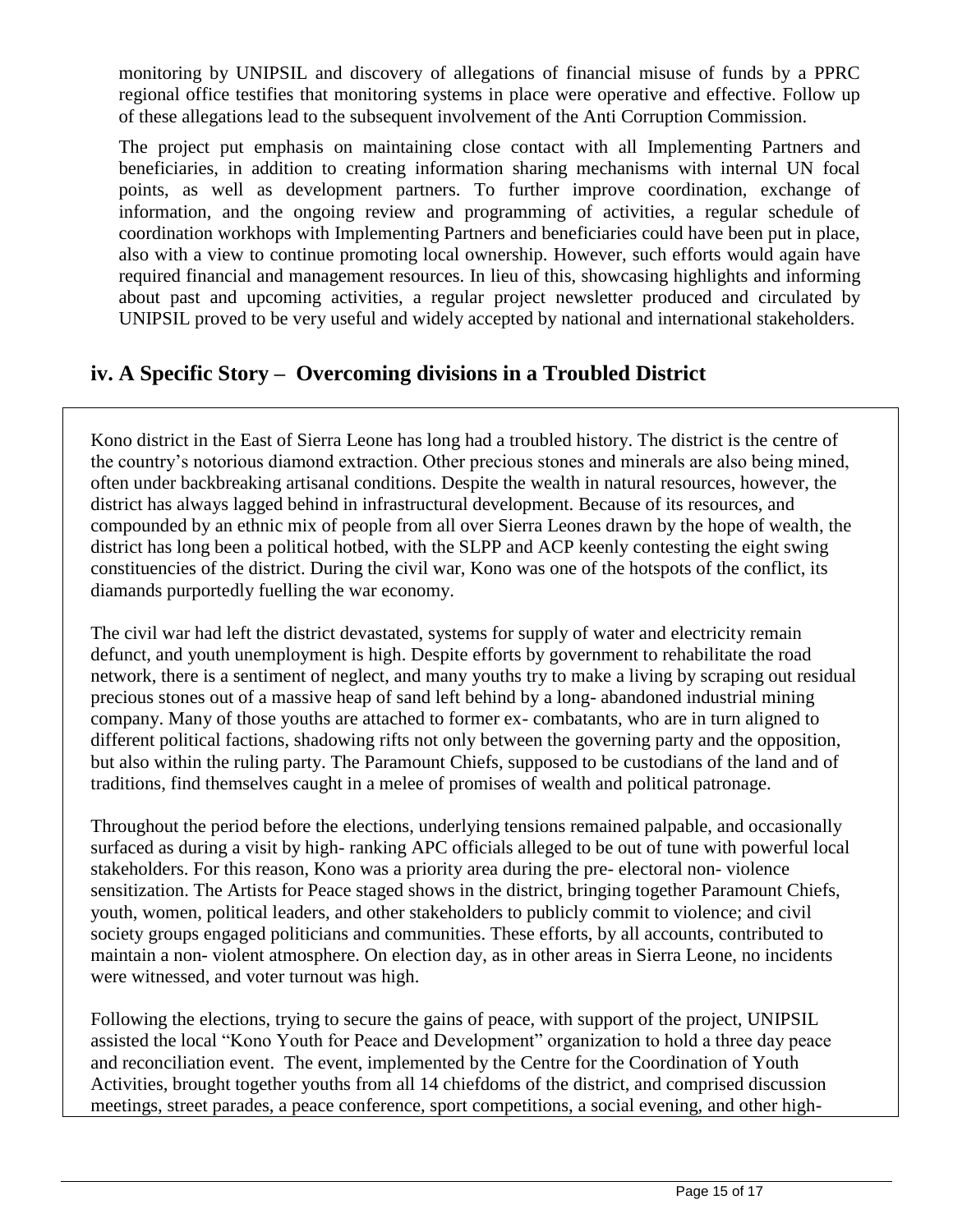profile activities. Throughout the events, youth in Kono District sought to rebrand themselves and work together to contribute to peace and development in their communities. At the peace conference, more than 600 youths witnessed how two notorious ex- combatants and youth leaders, affiliated to political parties and mining interests, vowed to work together and leave past differences aside. Senior district officers, Members of Parliament, Paramount Chiefs, the District Council Chair, and others all echoed the message of tolerance and committed to collaborate for the benefit of the district. Also at the occasion, which coincided with the closure of the UNIPSIL office in Kono, the district youth centre was inaugurated.

Impressed with this unfolding momentum, members of the UN Country Team, in close collaboration with government, decided to contribute to address the root causes of social marginalization and economic deprivation. Working together, a holistic project proposal is being prepared, intending to make the peace in Kono self- sustaining and serving as a model for post- conflict empowerment.